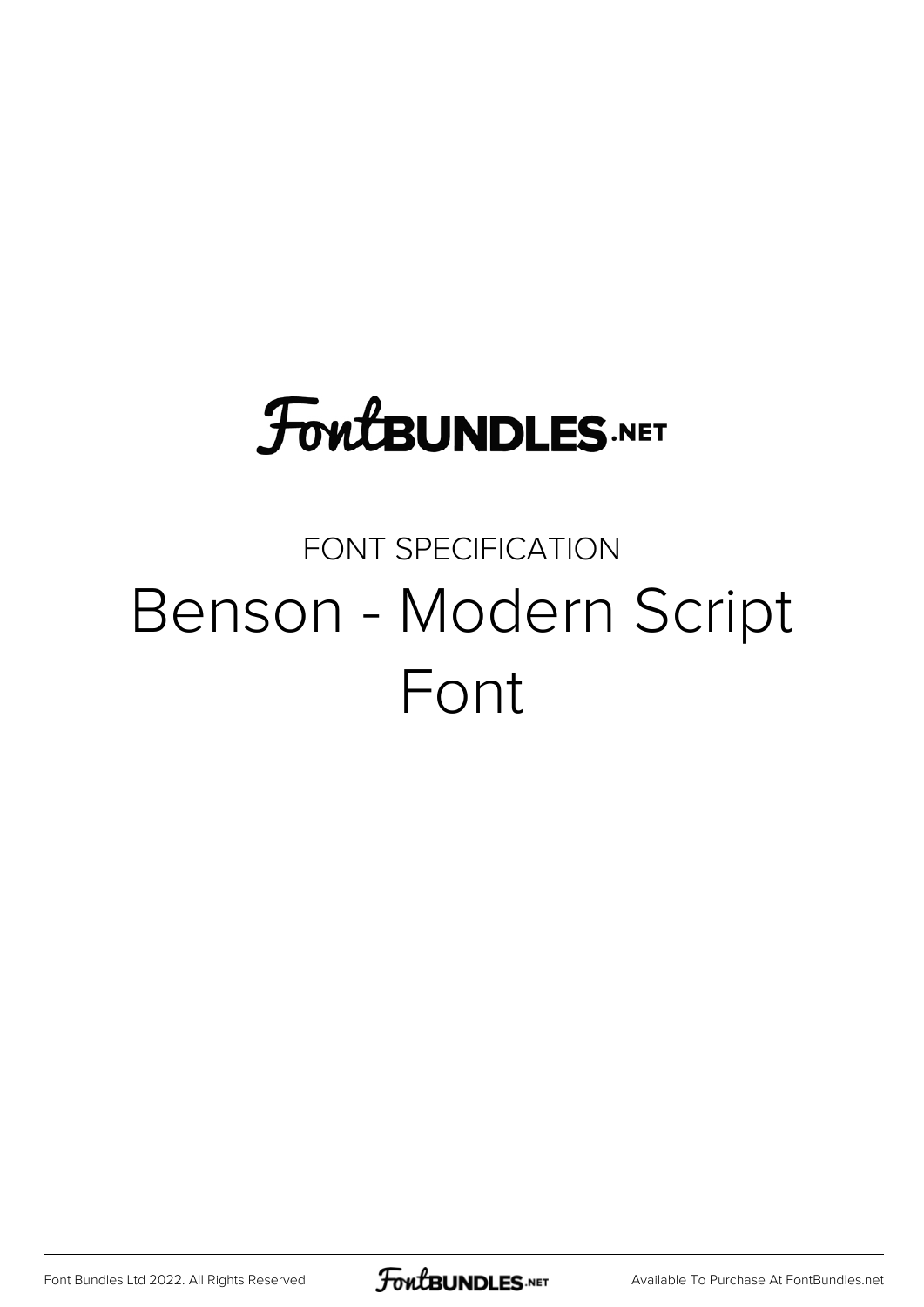#### Benson - Regular

**Uppercase Characters** 

## ABCQEFQHIJKLMNOVDESTU VWXUZ

Lowercase Characters

abcdefghijklmnopgretuvwzg  $\boldsymbol{\gamma}$ 

**Numbers** 

### 0123456789

Punctuation and Symbols



All Other Glyphs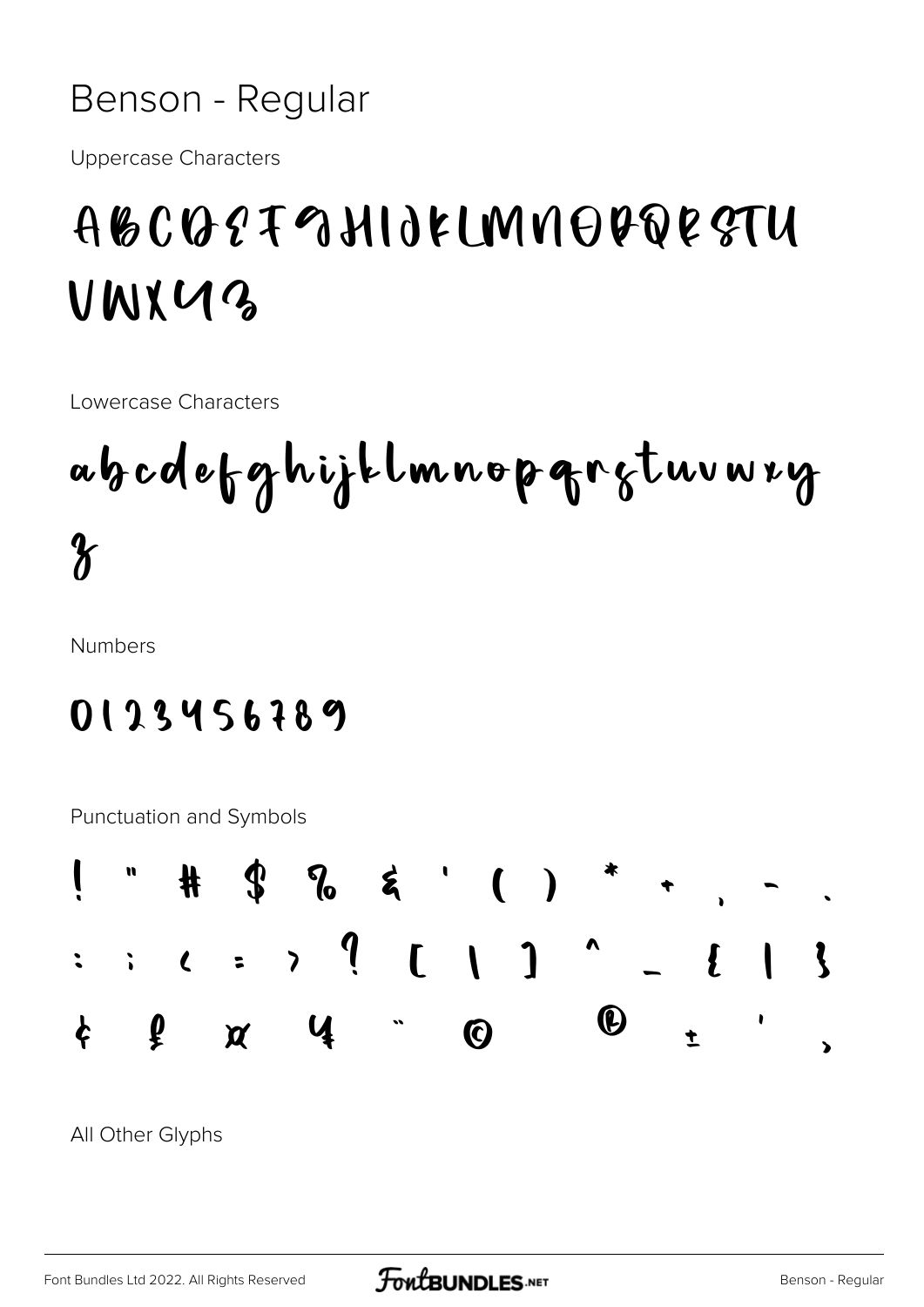|  |  |  | $\dot{A}$ $\dot{A}$ $\ddot{A}$ $\ddot{A}$ $\ddot{A}$ $\dot{A}$ $\dot{A}$ $\dot{C}$ $\dot{C}$                                                              |  |
|--|--|--|-----------------------------------------------------------------------------------------------------------------------------------------------------------|--|
|  |  |  | $\begin{array}{ccccccccccccc}\n\dot{z} & \hat{z} & \hat{z} & \dot{z} & \dot{z} & \dot{z} & \dot{z} & \dot{z} & \dot{z}\n\end{array}$                      |  |
|  |  |  | $\dot{\Theta} \quad \dot{\Theta} \quad \dot{\Theta} \quad \ddot{\Theta} \quad \ddot{\Theta} \quad \cdot \quad \Phi \quad \dot{\Theta} \quad \dot{\theta}$ |  |
|  |  |  | UNU VOBà à à â ã                                                                                                                                          |  |
|  |  |  | ä å ae ç è é ê ë i                                                                                                                                        |  |
|  |  |  | i î î ð ñ ò ó ô <del>ő</del>                                                                                                                              |  |
|  |  |  | $\ddot{\sigma}$ : $\bullet$ in in in in $\dot{\gamma}$ b                                                                                                  |  |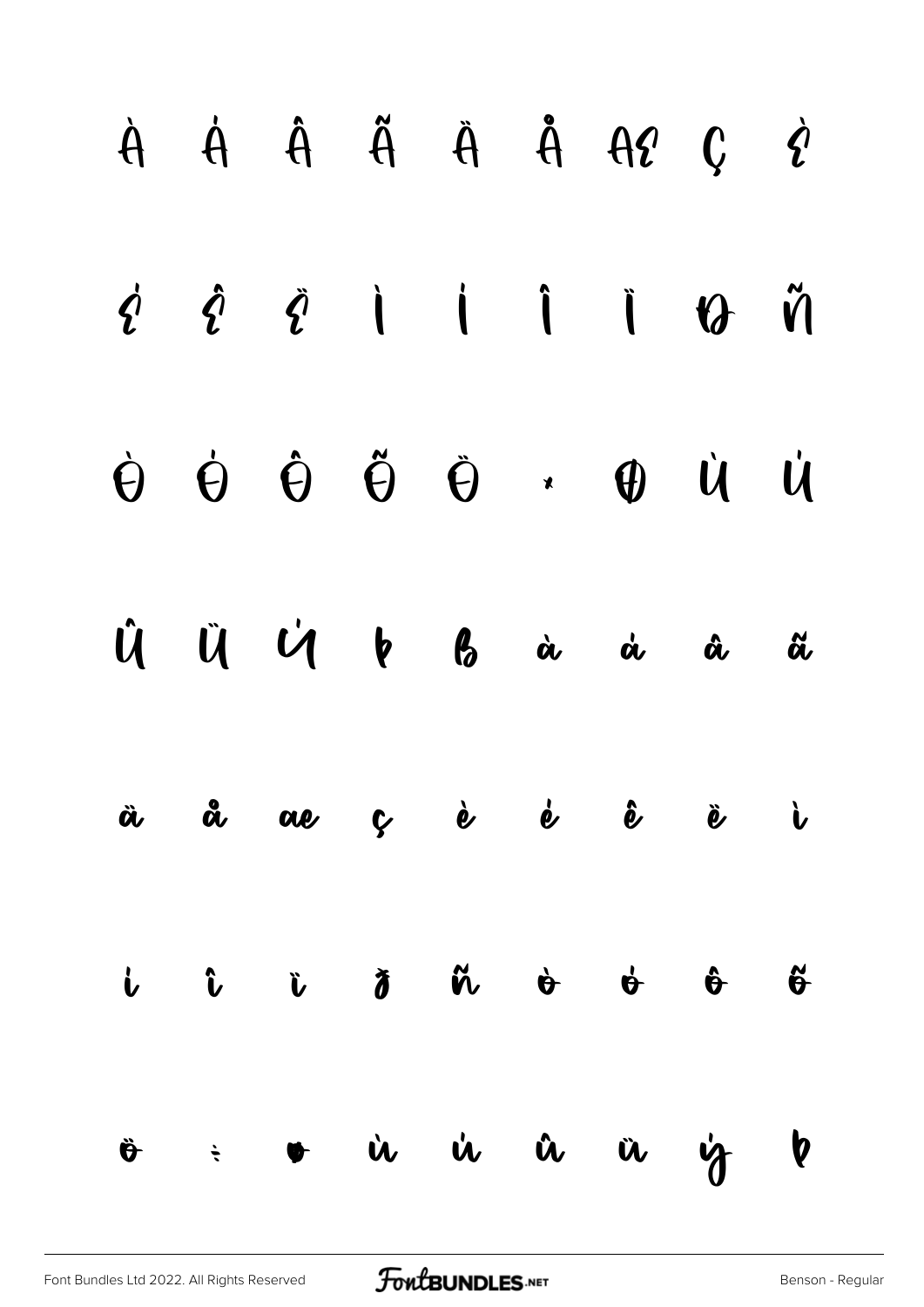